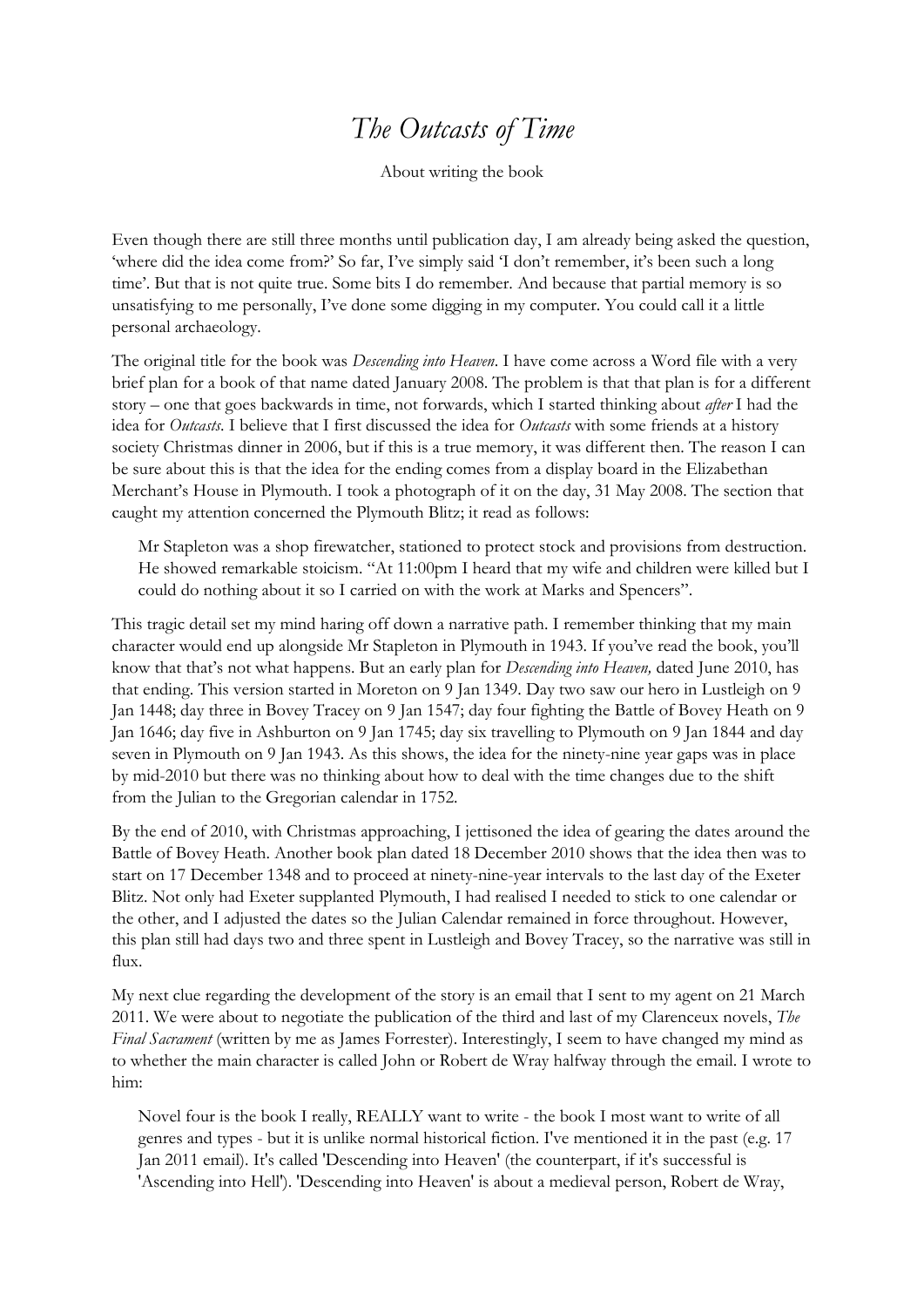who catches plague/black death on 17 Dec 1348 and sells his soul to the Devil in order to prolong his life, so he can do a good work and be assured of going to Heaven. The Devil says he will prolong his life but cannot grant him more time than the six days he is allotted - all he can do is spread the six days out a little. So the devil brings our Robt de Wray back to live one day every 99 years. John thus is a medieval person who confronts the hell of being a stranger in time - he comes back on 17 Dec 1447 (100 years war still going), 1546 (religious change, printed books), 1645 (civil war, hand guns), 1744 (enlightenment, domestic clocks), 29 Dec 1843 (day changes because of the 1752 calendar, stage coaches, hospitals) and 30 Dec 1942. The last is the last night of the Exeter blitz, where he will help firefighters, make himself useful (like he has not been for the last 595 years) and ultimately be consumed by flames.

Given how I work, that passage suggests I replaced the name 'John' with 'Robert de Wray' – I just failed to update the third mention of the name. Note: this also shows that John/Robert's brother William has yet to make an appearance.

I began the actual writing while on holiday in France, staying at a country house near Loudun in August 2014. A more detailed plan for *Descending into Heaven* dated 8 August that year has the outline of the story more or less as it was written. The main character is still called Robert but his brother William is now part of the narrative. Lustleigh and Bovey Tracey are still the scenes for days two and three but the end of the book is clearly planned. That is crucial: when you know where you are going, you can determine more efficiently how you will get there.

The reason for beginning the book on holiday was that, like most of my books, I simply could not put off starting any longer. I keep backup drafts of every day's work, so I know that on 17 August 2014 I wrote the first four paragraphs, which were as follows:

It was the seventh corpse they had seen that day. And the most harrowing. It stopped John and his brother William in their tracks and forced them to confront a dilemma for which no one could have been prepared.

The first body had been the sort of unfortunate sight that might have been noticed any time, even when the plague was not seeping through the land. He was a bearded man, in his fifties, lying face down on the highway. Normally, either John or William would have sent for the constable to make enquiries as to why and how the man came to die there. In these dark days, however, both simply men pulled their hoods tighter around their heads and walked on. Death was all around them: in the windows overlooking the streets that remained open when dusk forced the living to close their shutters; in the oarless boats that bobbed down the estuary, bumping into banks and quays mindlessly; and in the church bells that did not ring but remained mute, reminding the living that even the tolling of the bell was an act of life. Only the silent bells of their thoughts rang for the dead men and women they had seen over the previous days: and now even those had ceased to toll.

The second body they saw from the road: a man dead in a field. How long he had been there, and how decayed his corpse was, neither man could care. But John, the younger of the two men, found himself wondering who would eventually bury the man. His body would just lie still, folded around the soil, soaking slowly back into the earth as the rains fell and the wild pigs found it and gnawed at it. If anyone survived this plague, he or she might not even have to lift a spade and inter the remains. Maybe they would carry them to consecrated ground; maybe they would just toss them aside or bury them where they were. Life had become so wretched that John could easily believe that man's pig-gnawed bones would lie there until pulled apart by foxes and other vermin, and never be buried except by time itself.